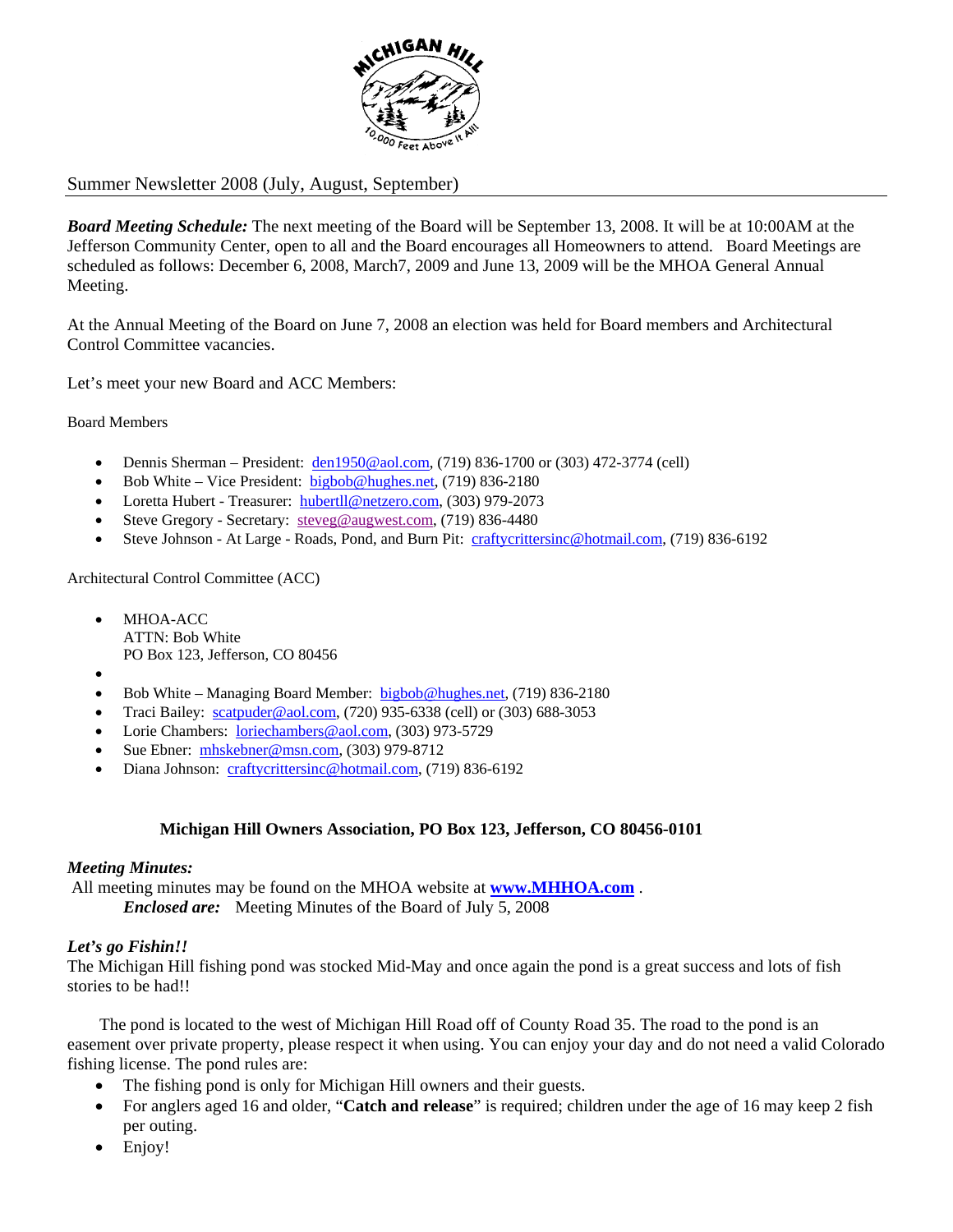# *A letter from your President:*

 I hope everyone is having a great summer on the hill. It has been beautiful, as usual, but fall is closing in on us quickly.

On Saturday, August 23, 2008 we are planning a workday, to cut and remove trees and debris in certain areas along our roads. This will make room for snow removal this winter. Along with everyone's help, we would appreciate the use of any people power, trailers, chainsaws, etc. We will be starting at 8:00 am at the intersection of Red Hill Road & Michigan Hill Road (the South entrance) Hope to see you there!

Once again, the pond has been a success. We've heard many fish stories from children and their trophy catches this year.

I would like to thank Diana & Steve Johnson for organizing our first community garage sale. I would also like to thank Traci & Andy Bailey, who assisted Diana & Steve prepare and sell food, as was previously mentioned on the website. The garage sale was a HUGE success and lots of fun for everyone.

We trust the rest of the year will be enjoyable for everyone and hope the coming winter will not be quite as harsh as the last. Keep your fingers crossed!!

Dennis Sherman

President, Michigan Hill Owner Association

*Important Numbers:* **Please take note and post in a convenient place. Important numbers to assist Homeowners in the event of emergency or for general questions:** 

| FIRE/ MEDICAL EMERGENCY:                  | 911          |
|-------------------------------------------|--------------|
| <b>Park County Sheriff: Non Emergency</b> | 719.836.4122 |
| <b>Park County Animal Control:</b>        | 719.836.4331 |
| <b>Colorado Road Conditions:</b>          | 877.315.7623 |
| <b>Non Emergency Fire:</b>                | 719.836.2605 |
| <b>Fire Station #5:</b>                   | 719.836.3244 |

Your Board of Directors, voted in by you, the homeowner, to uphold the Convenience and By-laws of the Homeowners Association. They are in no way able to **lawfully enforce** inappropriate or **unlawful** behavior other than by Civilian means. It is the right and duty of **every homeowner** to report unlawful improprieties to our local law enforcement authorities. A list of important numbers is above. Please remember that if you have any questions or concerns you may contact any one of your Board members via email or by telephone.

*Architectural Control Committee (ACC):* As many our Homeowners are taking advantage of the summer days to get outside for exterior maintenance and construction, a reminder to Homeowners by existing bylaws are required to submit for ACC approval an "Architectural Submittal Form" which can be found and printed off the MHOA website at **www.MHHOA.com** or you may get a form by contacting any one of your ACC or Board members. **Prior to any construction or painting changes**, this form, along with a drawing of the proposed structure location with respect to property lines should be submitted to an ACC member for ACC review and approval. The purpose of the ACC is to enforce the Covenants and Bi-laws of Michigan Hill for all to enjoy.

Fines and specific violation costs were the topic of the Board of Directors at the December 1, 2007 meeting, and became effective January 1, 2008. Failure to submit and ACC request form to the ACC and receive approval for any construction on Michigan Hill will result in penalty to the property owner, per occurrence, in the amount of five thousand dollars (\$5,000.00). Make sure you get ACC approval and of course you're County building permit!